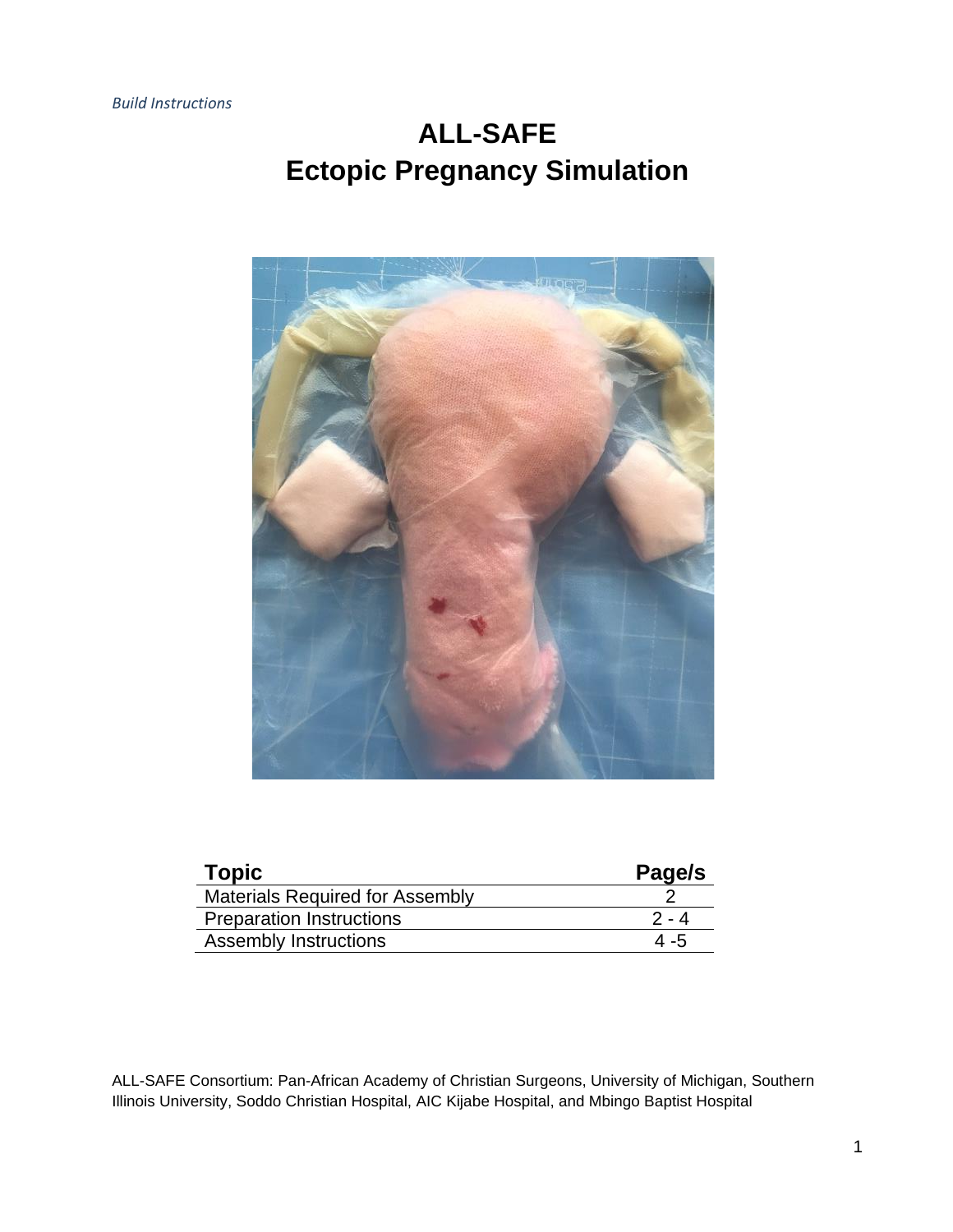#### **Materials Required for Assembly:**

- 2 large cotton socks
- Plastic wrap
- Fabric glue or stapler
- Penrose drain
- Playdough
- If playdough unavailable: Flour, Nescafe or food coloring, salt
- Toomey Syringe
- Suture tie
- Marker
- Tape
- Paper plate

## **Preparation Instructions:**



## Part A - Uterus

- Take one large sock, stuffing the toe with cotton material (Stuffing can be a matched sock, fabric or lap pad based on availability of materials). This will form the "fundus" of the uterus.
- Narrow the foot of the sock by folding the ends over and securing into place with glue or staples to form the body of the uterus.
- Trim any excess sock material.



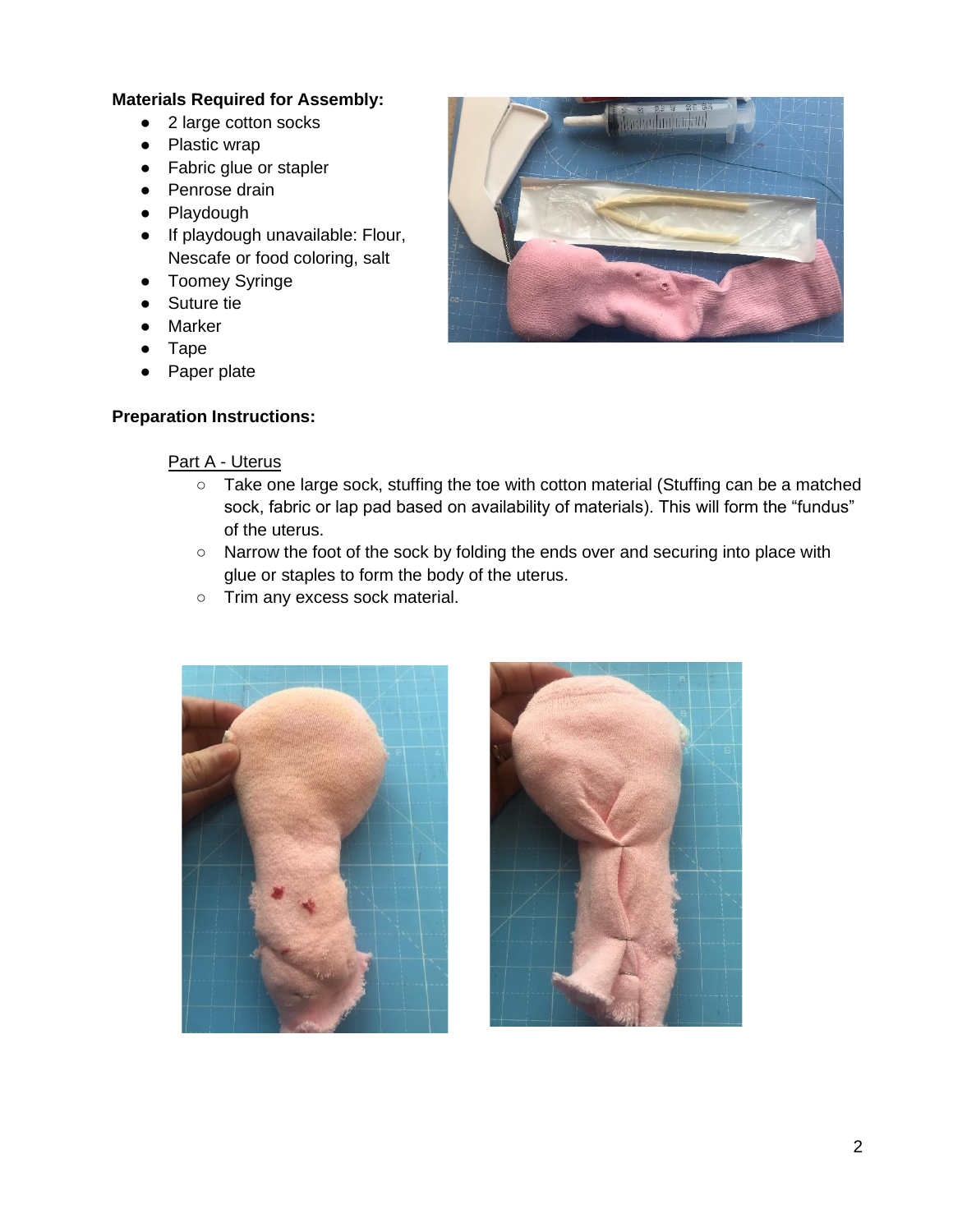#### Preparation instructions, continued

### Part B – Ovaries

- Take small (approximately 5x5 cm) squares of cotton fabric and fold into a round ball.
- Secure ends with staples or glue.





## Part C – Ectopic Contents

- Note you may use playdough if available (bright colors will be more visible)
- If not available, Make home-made dough with the following recipe.
	- Flour  $\frac{1}{2}$  cup
	- Salt  $1/8$  cup
	- Nescafe- 1/8 cup
	- Water  $\frac{1}{4}$  cup
- Mix dry ingredients.
- Add water, mixing thoroughly.
- Mixture should form a soft ball. If too soft or hard, add flour or water, respectively.



Part D – Fallopian tubes with Ectopic Pregnancy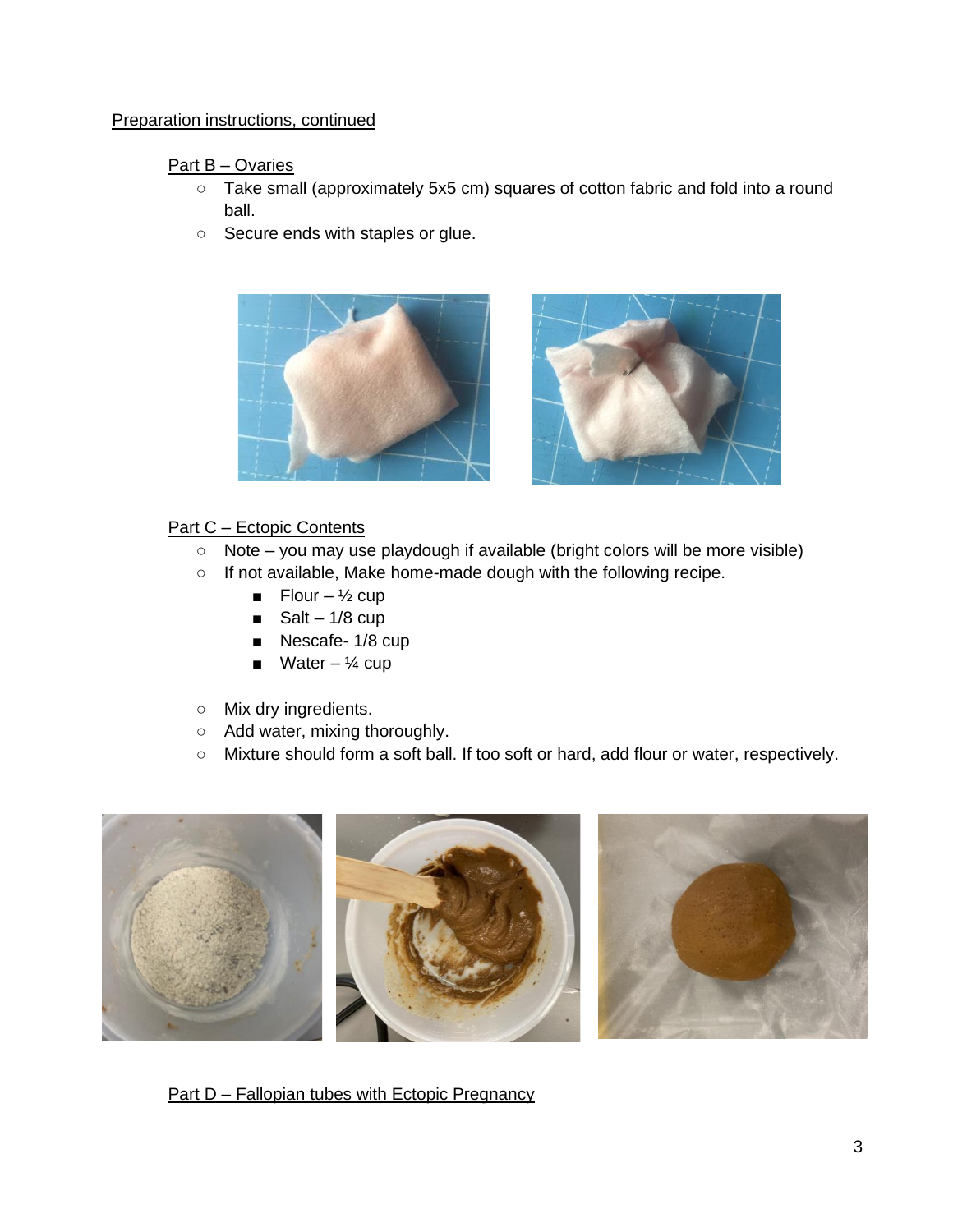- Take the Penrose drain, securing a suture tie approximately 1/3 of the way along one end.
- Fill a Toomey syringe with dough filling approx. 5-10 cc into the drain, until "ectopic pregnancy" is appropriate size.
- Tie a second tie to keep the dough in place.
- Using a marker or pen, place a single circular mark at the superior side of the ectopic pregnancy. This mark will be used later when practicing intracorporal suturing and knot tying skills.
- Cut 3-4 approximately 1 cm slits in ends of drain to form fimbriae.



#### **Assembly Instructions:**

- Secure tubes to uterus.
	- Using a stapler or fabric glue, secure the center of the Penrose drain to the fundus of the constructed uterus, so that each half is clearly visible to either side.



- Use plastic wrap to form mesosalpinx.
	- Place uterus, tubes, and ovaries onto a sheet of plastic wrap in appropriate anatomic positioning.
	- Press second sheet of plastic wrap on top.